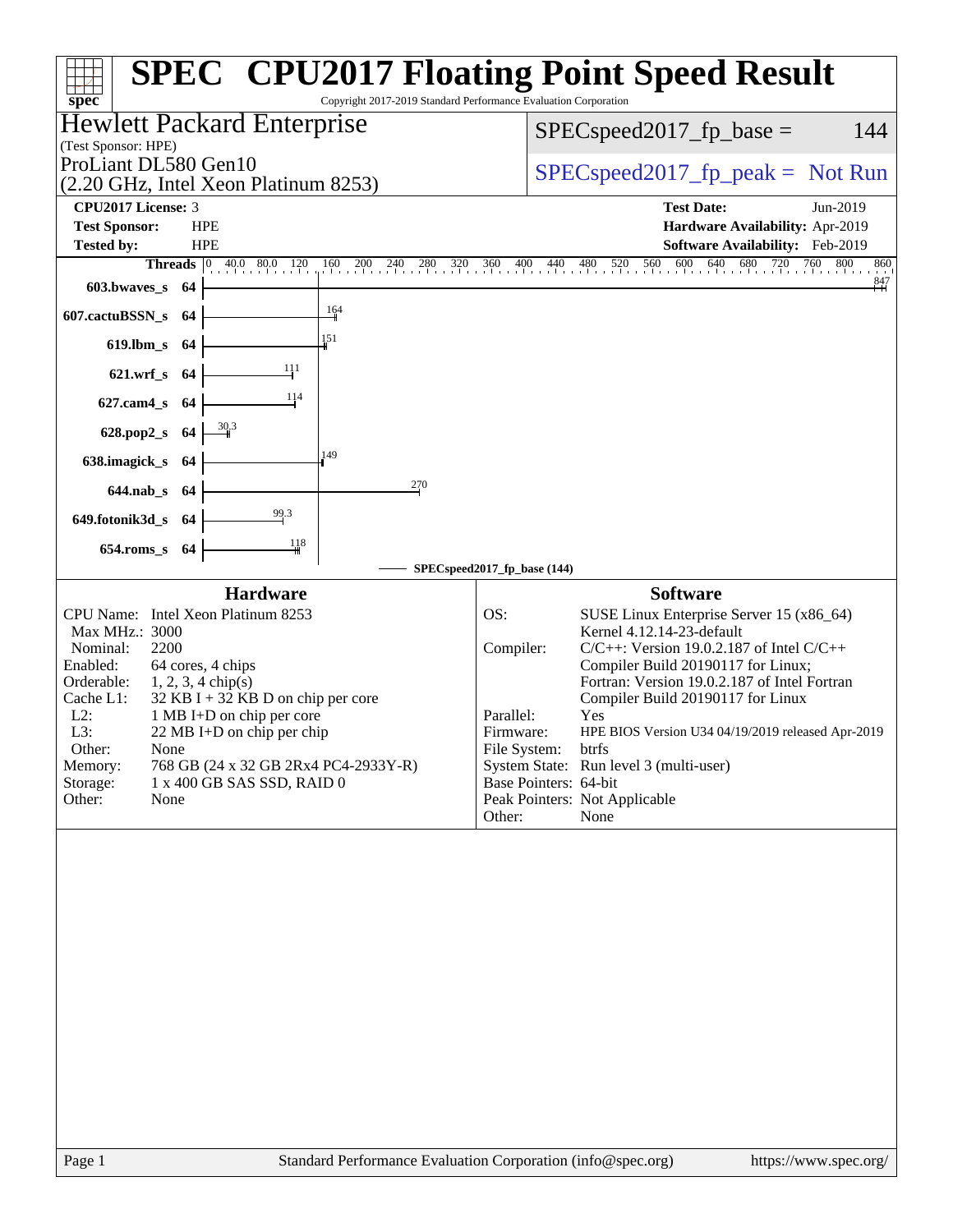Copyright 2017-2019 Standard Performance Evaluation Corporation

## Hewlett Packard Enterprise

(Test Sponsor: HPE)

**[spec](http://www.spec.org/)**

(2.20 GHz, Intel Xeon Platinum 8253)

 $SPEC speed2017_fp\_base = 144$ 

ProLiant DL580 Gen10  $SPEC speed2017$  [p\_peak = Not Run

**[CPU2017 License:](http://www.spec.org/auto/cpu2017/Docs/result-fields.html#CPU2017License)** 3 **[Test Date:](http://www.spec.org/auto/cpu2017/Docs/result-fields.html#TestDate)** Jun-2019 **[Test Sponsor:](http://www.spec.org/auto/cpu2017/Docs/result-fields.html#TestSponsor)** HPE **[Hardware Availability:](http://www.spec.org/auto/cpu2017/Docs/result-fields.html#HardwareAvailability)** Apr-2019 **[Tested by:](http://www.spec.org/auto/cpu2017/Docs/result-fields.html#Testedby)** HPE **[Software Availability:](http://www.spec.org/auto/cpu2017/Docs/result-fields.html#SoftwareAvailability)** Feb-2019

### **[Results Table](http://www.spec.org/auto/cpu2017/Docs/result-fields.html#ResultsTable)**

| <b>Base</b>      |                             |                |                |                | <b>Peak</b> |                |            |                |                |              |                |              |                |              |
|------------------|-----------------------------|----------------|----------------|----------------|-------------|----------------|------------|----------------|----------------|--------------|----------------|--------------|----------------|--------------|
| <b>Benchmark</b> | <b>Threads</b>              | <b>Seconds</b> | Ratio          | <b>Seconds</b> | Ratio       | <b>Seconds</b> | Ratio      | <b>Threads</b> | <b>Seconds</b> | <b>Ratio</b> | <b>Seconds</b> | <b>Ratio</b> | <b>Seconds</b> | <b>Ratio</b> |
| $603.bwaves$ s   | 64                          | 69.3           | 852            | 69.7           | 847         | 70.5           | 837        |                |                |              |                |              |                |              |
| 607.cactuBSSN s  | 64                          | 100            | 166            | 102            | 164         | 102            | 164        |                |                |              |                |              |                |              |
| $619$ .lbm s     | 64                          | 34.0           | 154            | 34.7           | 151         | 34.6           | 151        |                |                |              |                |              |                |              |
| $621.wrf$ s      | 64                          | <u>119</u>     | <u>111</u>     | 119            | 111         | 120            | 110        |                |                |              |                |              |                |              |
| $627$ .cam4 s    | 64                          | 77.6           | <u>114</u>     | 77.9           | 114         | 77.0           | 115        |                |                |              |                |              |                |              |
| $628.pop2_s$     | 64                          | 357            | 33.3           | 391            | 30.3        | 393            | 30.2       |                |                |              |                |              |                |              |
| 638.imagick_s    | 64                          | 97.9           | 147            | 96.6           | 149         | 96.7           | 149        |                |                |              |                |              |                |              |
| $644$ .nab s     | 64                          | 64.9           | 269            | 64.8           | 270         | 64.8           | 270        |                |                |              |                |              |                |              |
| 649.fotonik3d s  | 64                          | 91.5           | 99.6           | 91.8           | 99.3        | 91.9           | 99.2       |                |                |              |                |              |                |              |
| $654$ .roms_s    | 64                          | 132            | 120            | 138            | 114         | 133            | <b>118</b> |                |                |              |                |              |                |              |
|                  | $SPEC speed2017_fp\_base =$ |                | 144            |                |             |                |            |                |                |              |                |              |                |              |
|                  | $SPECspeed2017_fp\_peak =$  |                | <b>Not Run</b> |                |             |                |            |                |                |              |                |              |                |              |

Results appear in the [order in which they were run.](http://www.spec.org/auto/cpu2017/Docs/result-fields.html#RunOrder) Bold underlined text [indicates a median measurement](http://www.spec.org/auto/cpu2017/Docs/result-fields.html#Median).

### **[Operating System Notes](http://www.spec.org/auto/cpu2017/Docs/result-fields.html#OperatingSystemNotes)**

 Stack size set to unlimited using "ulimit -s unlimited" Transparent Huge Pages enabled by default Prior to runcpu invocation Filesystem page cache synced and cleared with: sync; echo 3> /proc/sys/vm/drop\_caches

### **[General Notes](http://www.spec.org/auto/cpu2017/Docs/result-fields.html#GeneralNotes)**

Environment variables set by runcpu before the start of the run:  $KMP$  AFFINITY = "granularity=fine, compact" LD\_LIBRARY\_PATH = "/home/cpu2017\_u2/lib/ia32:/home/cpu2017\_u2/lib/intel64" OMP\_STACKSIZE = "192M"

 Binaries compiled on a system with 1x Intel Core i9-7900X CPU + 32GB RAM memory using Redhat Enterprise Linux 7.5 NA: The test sponsor attests, as of date of publication, that CVE-2017-5754 (Meltdown) is mitigated in the system as tested and documented. Yes: The test sponsor attests, as of date of publication, that CVE-2017-5753 (Spectre variant 1) is mitigated in the system as tested and documented. Yes: The test sponsor attests, as of date of publication, that CVE-2017-5715 (Spectre variant 2) is mitigated in the system as tested and documented.

## **[Platform Notes](http://www.spec.org/auto/cpu2017/Docs/result-fields.html#PlatformNotes)**

BIOS Configuration: Hyper-Threading set to Disabled Thermal Configuration set to Maximum Cooling

**(Continued on next page)**

Page 2 Standard Performance Evaluation Corporation [\(info@spec.org\)](mailto:info@spec.org) <https://www.spec.org/>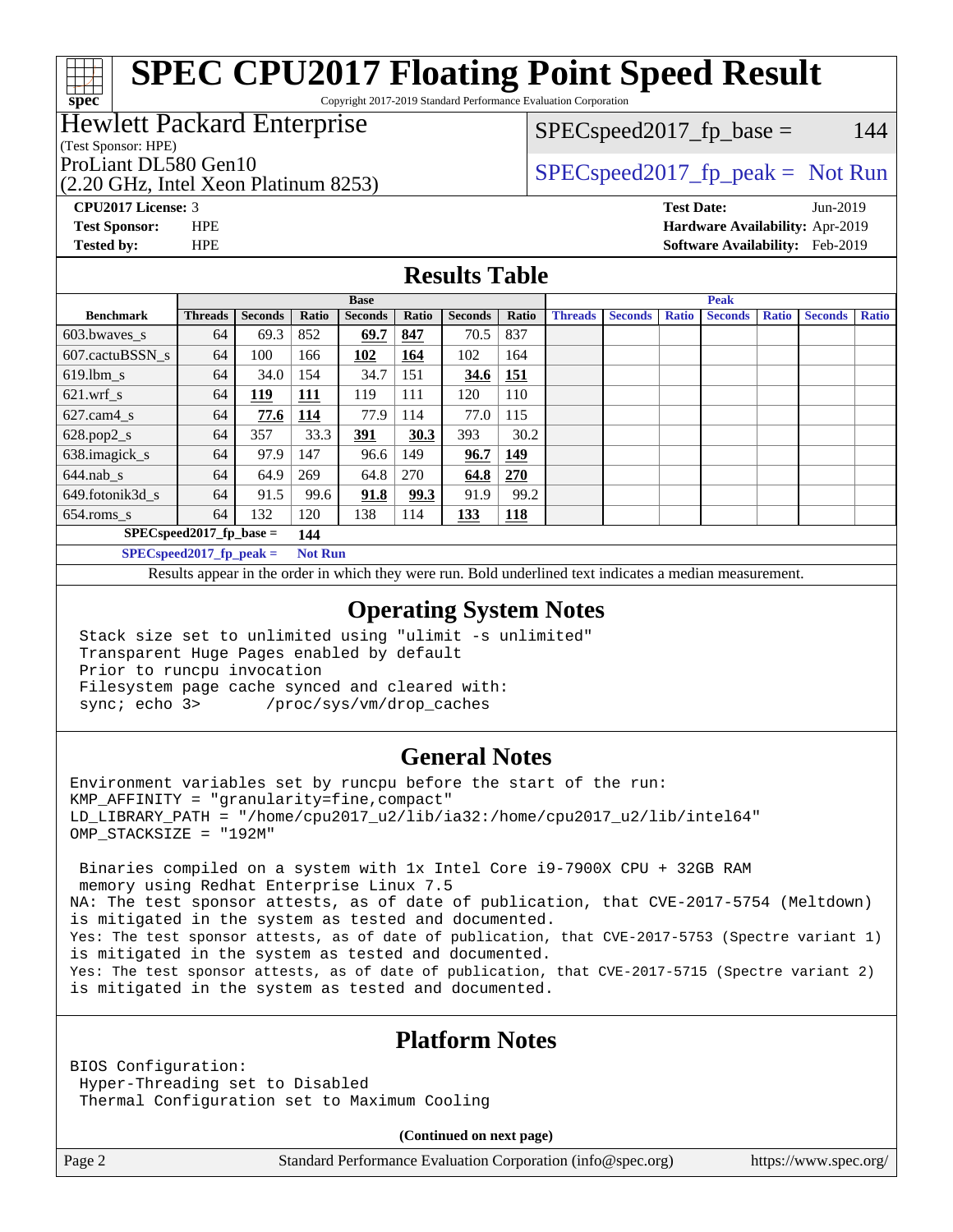Copyright 2017-2019 Standard Performance Evaluation Corporation

## Hewlett Packard Enterprise

 $SPEC speed2017<sub>fp</sub> base = 144$ 

## (Test Sponsor: HPE)

(2.20 GHz, Intel Xeon Platinum 8253)

ProLiant DL580 Gen10  $SPEC speed2017$  [p\_peak = Not Run

**[spec](http://www.spec.org/)**

**[CPU2017 License:](http://www.spec.org/auto/cpu2017/Docs/result-fields.html#CPU2017License)** 3 **[Test Date:](http://www.spec.org/auto/cpu2017/Docs/result-fields.html#TestDate)** Jun-2019 **[Test Sponsor:](http://www.spec.org/auto/cpu2017/Docs/result-fields.html#TestSponsor)** HPE **[Hardware Availability:](http://www.spec.org/auto/cpu2017/Docs/result-fields.html#HardwareAvailability)** Apr-2019 **[Tested by:](http://www.spec.org/auto/cpu2017/Docs/result-fields.html#Testedby)** HPE **[Software Availability:](http://www.spec.org/auto/cpu2017/Docs/result-fields.html#SoftwareAvailability)** Feb-2019

### **[Platform Notes \(Continued\)](http://www.spec.org/auto/cpu2017/Docs/result-fields.html#PlatformNotes)**

Page 3 Standard Performance Evaluation Corporation [\(info@spec.org\)](mailto:info@spec.org) <https://www.spec.org/> Memory Patrol Scrubbing set to Disabled LLC Prefetch set to Enabled LLC Dead Line Allocation set to Disabled Enhanced Processor Performance set to Enabled Workload Profile set to General Peak Frequency Compute Energy/Performance Bias set to Balanced Power Workload Profile set to Custom Numa Group Size Optimization set to Flat Advanced Memory Protection set to Advanced ECC Sysinfo program /home/cpu2017\_u2/bin/sysinfo Rev: r5974 of 2018-05-19 9bcde8f2999c33d61f64985e45859ea9 running on dl580-sles15 Tue Jun 11 22:03:47 2019 SUT (System Under Test) info as seen by some common utilities. For more information on this section, see <https://www.spec.org/cpu2017/Docs/config.html#sysinfo> From /proc/cpuinfo model name : Intel(R) Xeon(R) Platinum 8253 CPU @ 2.20GHz 4 "physical id"s (chips) 64 "processors" cores, siblings (Caution: counting these is hw and system dependent. The following excerpts from /proc/cpuinfo might not be reliable. Use with caution.) cpu cores : 16 siblings : 16 physical 0: cores 0 1 2 3 4 5 6 7 8 9 10 11 12 13 14 15 physical 1: cores 0 1 2 3 4 5 6 7 8 9 10 11 12 13 14 15 physical 2: cores 0 1 2 3 4 5 6 7 8 9 10 11 12 13 14 15 physical 3: cores 0 1 2 3 4 5 6 7 8 9 10 11 12 13 14 15 From lscpu: Architecture: x86\_64 CPU op-mode(s): 32-bit, 64-bit Byte Order: Little Endian  $CPU(s):$  64 On-line CPU(s) list: 0-63 Thread(s) per core: 1 Core(s) per socket: 16 Socket(s): 4 NUMA node(s): 4 Vendor ID: GenuineIntel CPU family: 6 Model: 85<br>Model name: 1n Intel(R) Xeon(R) Platinum 8253 CPU @ 2.20GHz Stepping: 6 CPU MHz: 2200.000 BogoMIPS: 4400.00 **(Continued on next page)**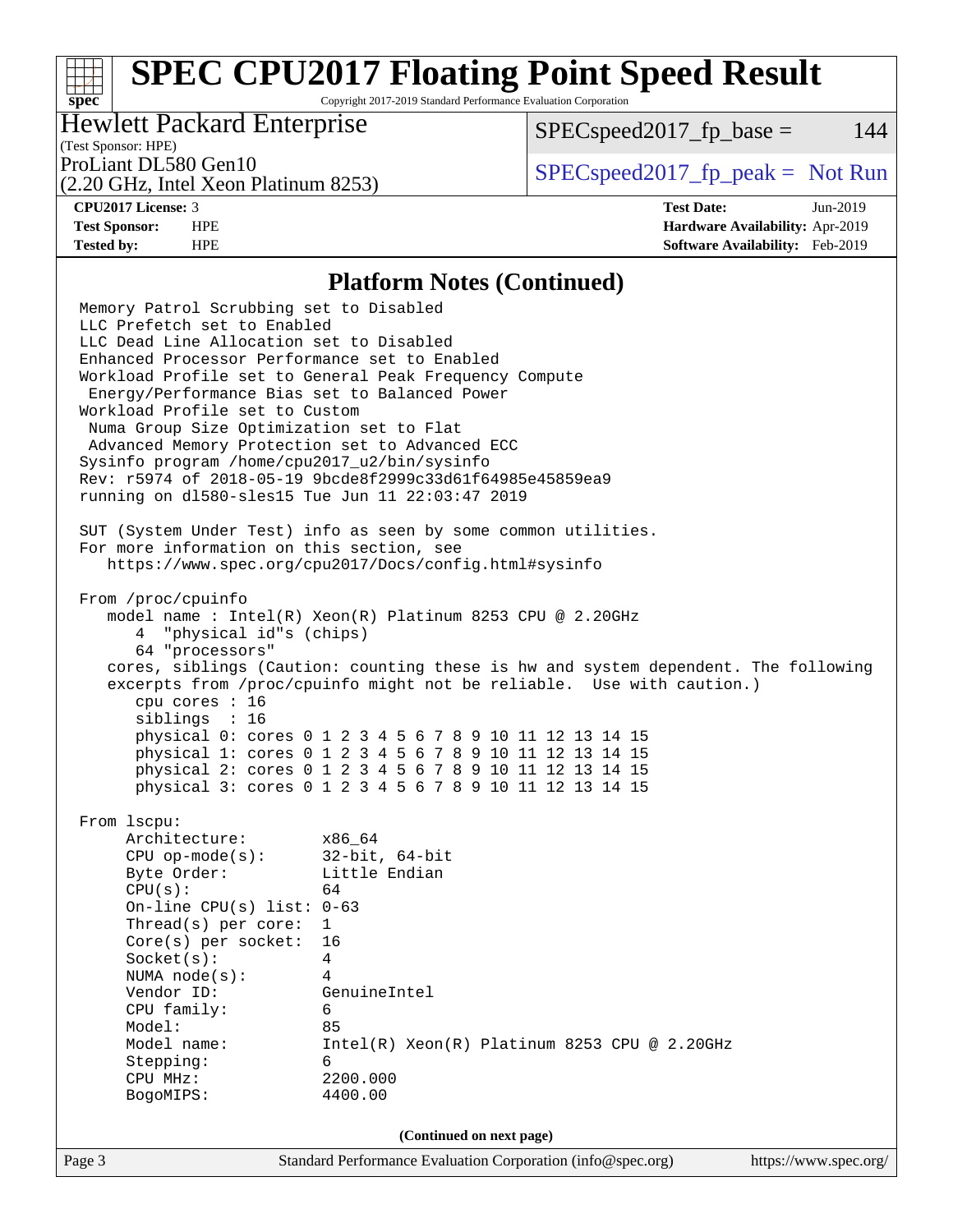Copyright 2017-2019 Standard Performance Evaluation Corporation

## Hewlett Packard Enterprise

 $SPEC speed2017<sub>fp</sub> base = 144$ 

(Test Sponsor: HPE)

(2.20 GHz, Intel Xeon Platinum 8253)

ProLiant DL580 Gen10  $SPEC speed2017$  [p\_peak = Not Run

**[spec](http://www.spec.org/)**

**[CPU2017 License:](http://www.spec.org/auto/cpu2017/Docs/result-fields.html#CPU2017License)** 3 **[Test Date:](http://www.spec.org/auto/cpu2017/Docs/result-fields.html#TestDate)** Jun-2019 **[Test Sponsor:](http://www.spec.org/auto/cpu2017/Docs/result-fields.html#TestSponsor)** HPE **[Hardware Availability:](http://www.spec.org/auto/cpu2017/Docs/result-fields.html#HardwareAvailability)** Apr-2019 **[Tested by:](http://www.spec.org/auto/cpu2017/Docs/result-fields.html#Testedby)** HPE **[Software Availability:](http://www.spec.org/auto/cpu2017/Docs/result-fields.html#SoftwareAvailability)** Feb-2019

### **[Platform Notes \(Continued\)](http://www.spec.org/auto/cpu2017/Docs/result-fields.html#PlatformNotes)**

 Virtualization: VT-x L1d cache: 32K L1i cache: 32K L2 cache: 1024K L3 cache: 22528K NUMA node0 CPU(s): 0-15 NUMA node1 CPU(s): 16-31 NUMA node2 CPU(s): 32-47 NUMA node3 CPU(s): 48-63

Flags: fpu vme de pse tsc msr pae mce cx8 apic sep mtrr pge mca cmov pat pse36 clflush dts acpi mmx fxsr sse sse2 ss ht tm pbe syscall nx pdpe1gb rdtscp lm constant\_tsc art arch\_perfmon pebs bts rep\_good nopl xtopology nonstop\_tsc cpuid aperfmperf tsc\_known\_freq pni pclmulqdq dtes64 monitor ds\_cpl vmx smx est tm2 ssse3 sdbg fma cx16 xtpr pdcm pcid dca sse4\_1 sse4\_2 x2apic movbe popcnt tsc\_deadline\_timer aes xsave avx f16c rdrand lahf\_lm abm 3dnowprefetch cpuid\_fault epb cat\_l3 cdp\_l3 invpcid\_single intel\_ppin mba tpr\_shadow vnmi flexpriority ept vpid fsgsbase tsc\_adjust bmi1 hle avx2 smep bmi2 erms invpcid rtm cqm mpx rdt\_a avx512f avx512dq rdseed adx smap clflushopt clwb intel\_pt avx512cd avx512bw avx512vl xsaveopt xsavec xgetbv1 xsaves cqm\_llc cqm\_occup\_llc cqm\_mbm\_total cqm\_mbm\_local ibpb ibrs stibp dtherm ida arat pln pts pku ospke avx512\_vnni arch\_capabilities ssbd

 /proc/cpuinfo cache data cache size : 22528 KB

Page 4 Standard Performance Evaluation Corporation [\(info@spec.org\)](mailto:info@spec.org) <https://www.spec.org/> From numactl --hardware WARNING: a numactl 'node' might or might not correspond to a physical chip. available: 4 nodes (0-3) node 0 cpus: 0 1 2 3 4 5 6 7 8 9 10 11 12 13 14 15 node 0 size: 193119 MB node 0 free: 192613 MB node 1 cpus: 16 17 18 19 20 21 22 23 24 25 26 27 28 29 30 31 node 1 size: 193532 MB node 1 free: 193254 MB node 2 cpus: 32 33 34 35 36 37 38 39 40 41 42 43 44 45 46 47 node 2 size: 193532 MB node 2 free: 193360 MB node 3 cpus: 48 49 50 51 52 53 54 55 56 57 58 59 60 61 62 63 node 3 size: 193502 MB node 3 free: 193347 MB node distances: node 0 1 2 3 0: 10 21 21 21 1: 21 10 21 21 2: 21 21 10 21 3: 21 21 21 10 From /proc/meminfo **(Continued on next page)**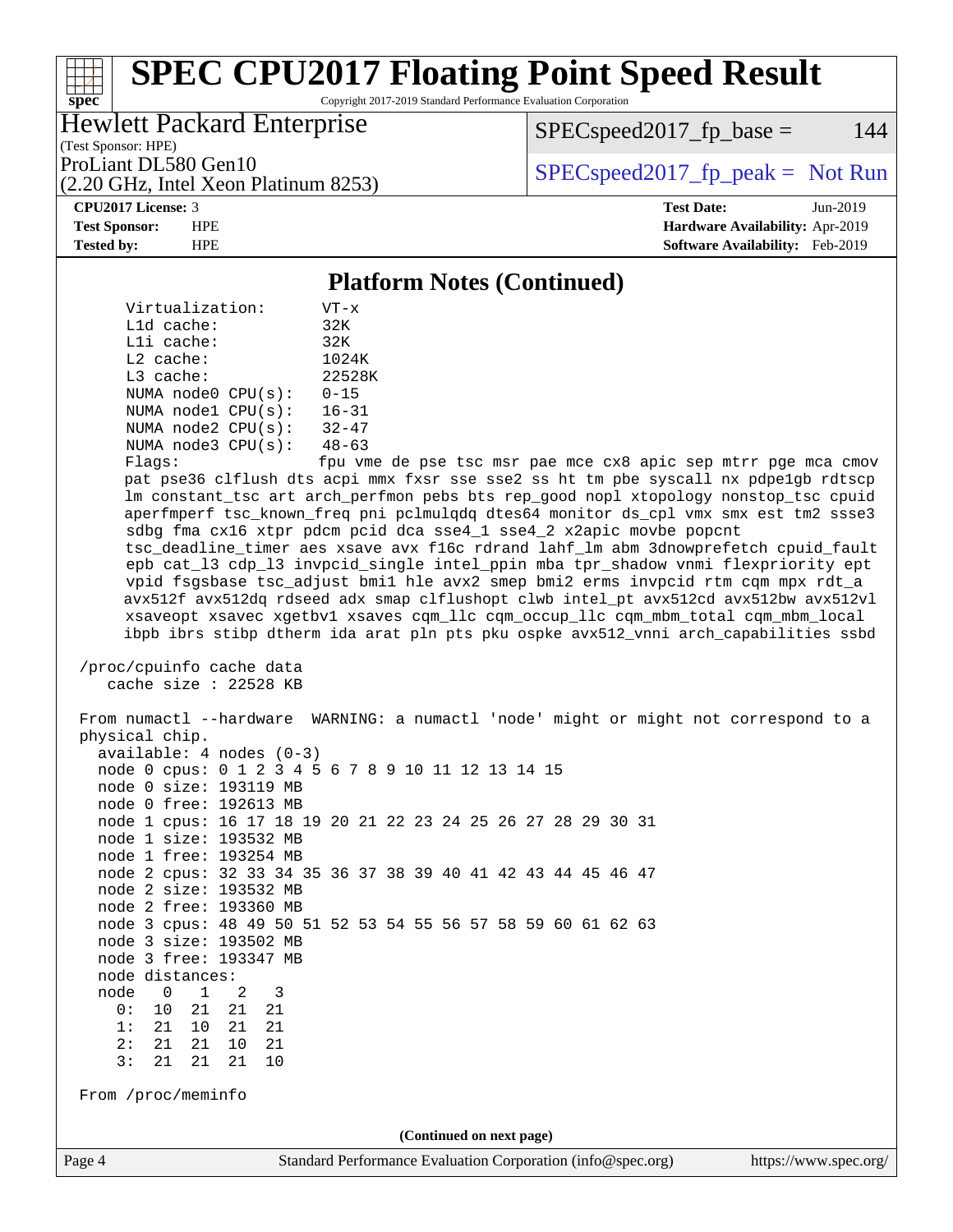### **[spec](http://www.spec.org/) [SPEC CPU2017 Floating Point Speed Result](http://www.spec.org/auto/cpu2017/Docs/result-fields.html#SPECCPU2017FloatingPointSpeedResult)** Copyright 2017-2019 Standard Performance Evaluation Corporation Hewlett Packard Enterprise  $SPEC speed2017_fp\_base = 144$

(Test Sponsor: HPE)

(2.20 GHz, Intel Xeon Platinum 8253)

ProLiant DL580 Gen10<br>  $(2.20 \text{ GHz})$  The Secon Platinum 8253)

**[CPU2017 License:](http://www.spec.org/auto/cpu2017/Docs/result-fields.html#CPU2017License)** 3 **[Test Date:](http://www.spec.org/auto/cpu2017/Docs/result-fields.html#TestDate)** Jun-2019 **[Test Sponsor:](http://www.spec.org/auto/cpu2017/Docs/result-fields.html#TestSponsor)** HPE **[Hardware Availability:](http://www.spec.org/auto/cpu2017/Docs/result-fields.html#HardwareAvailability)** Apr-2019 **[Tested by:](http://www.spec.org/auto/cpu2017/Docs/result-fields.html#Testedby)** HPE **[Software Availability:](http://www.spec.org/auto/cpu2017/Docs/result-fields.html#SoftwareAvailability)** Feb-2019

### [Platform Notes \(Continued\)](http://www.spec.org/auto/cpu2017/Docs/result-fields.html#PlatformNotes)

| T FALIOI III INDUES (COILLIFIUEGI)                                                                                                                                                                                                                                                                                                                                                                                                                               |
|------------------------------------------------------------------------------------------------------------------------------------------------------------------------------------------------------------------------------------------------------------------------------------------------------------------------------------------------------------------------------------------------------------------------------------------------------------------|
| 792256444 kB<br>MemTotal:<br>HugePages_Total:<br>0<br>2048 kB<br>Hugepagesize:                                                                                                                                                                                                                                                                                                                                                                                   |
| From /etc/*release* /etc/*version*<br>os-release:<br>NAME="SLES"<br>VERSION="15"<br>VERSION ID="15"<br>PRETTY_NAME="SUSE Linux Enterprise Server 15"<br>ID="sles"<br>ID_LIKE="suse"<br>ANSI_COLOR="0;32"<br>CPE_NAME="cpe:/o:suse:sles:15"                                                                                                                                                                                                                       |
| uname $-a$ :<br>Linux d1580-sles15 4.12.14-23-default #1 SMP Tue May 29 21:04:44 UTC 2018 (cd0437b)<br>x86_64 x86_64 x86_64 GNU/Linux                                                                                                                                                                                                                                                                                                                            |
| Kernel self-reported vulnerability status:                                                                                                                                                                                                                                                                                                                                                                                                                       |
| CVE-2017-5754 (Meltdown):<br>Not affected<br>CVE-2017-5753 (Spectre variant 1): Mitigation: __user pointer sanitization<br>CVE-2017-5715 (Spectre variant 2): Mitigation: Indirect Branch Restricted Speculation,<br>IBPB, IBRS_FW                                                                                                                                                                                                                               |
| run-level 3 Jun 11 22:02                                                                                                                                                                                                                                                                                                                                                                                                                                         |
| SPEC is set to: /home/cpu2017_u2<br>Filesystem<br>Type Size Used Avail Use% Mounted on<br>/dev/sda2<br>btrfs 371G 87G 284G 24% / home                                                                                                                                                                                                                                                                                                                            |
| Additional information from dmidecode follows. WARNING: Use caution when you interpret<br>this section. The 'dmidecode' program reads system data which is "intended to allow<br>hardware to be accurately determined", but the intent may not be met, as there are<br>frequent changes to hardware, firmware, and the "DMTF SMBIOS" standard.<br>BIOS HPE U34 04/19/2019<br>Memory:<br>24x UNKNOWN NOT AVAILABLE<br>24x UNKNOWN NOT AVAILABLE 32 GB 2 rank 2933 |
| (End of data from sysinfo program)                                                                                                                                                                                                                                                                                                                                                                                                                               |
|                                                                                                                                                                                                                                                                                                                                                                                                                                                                  |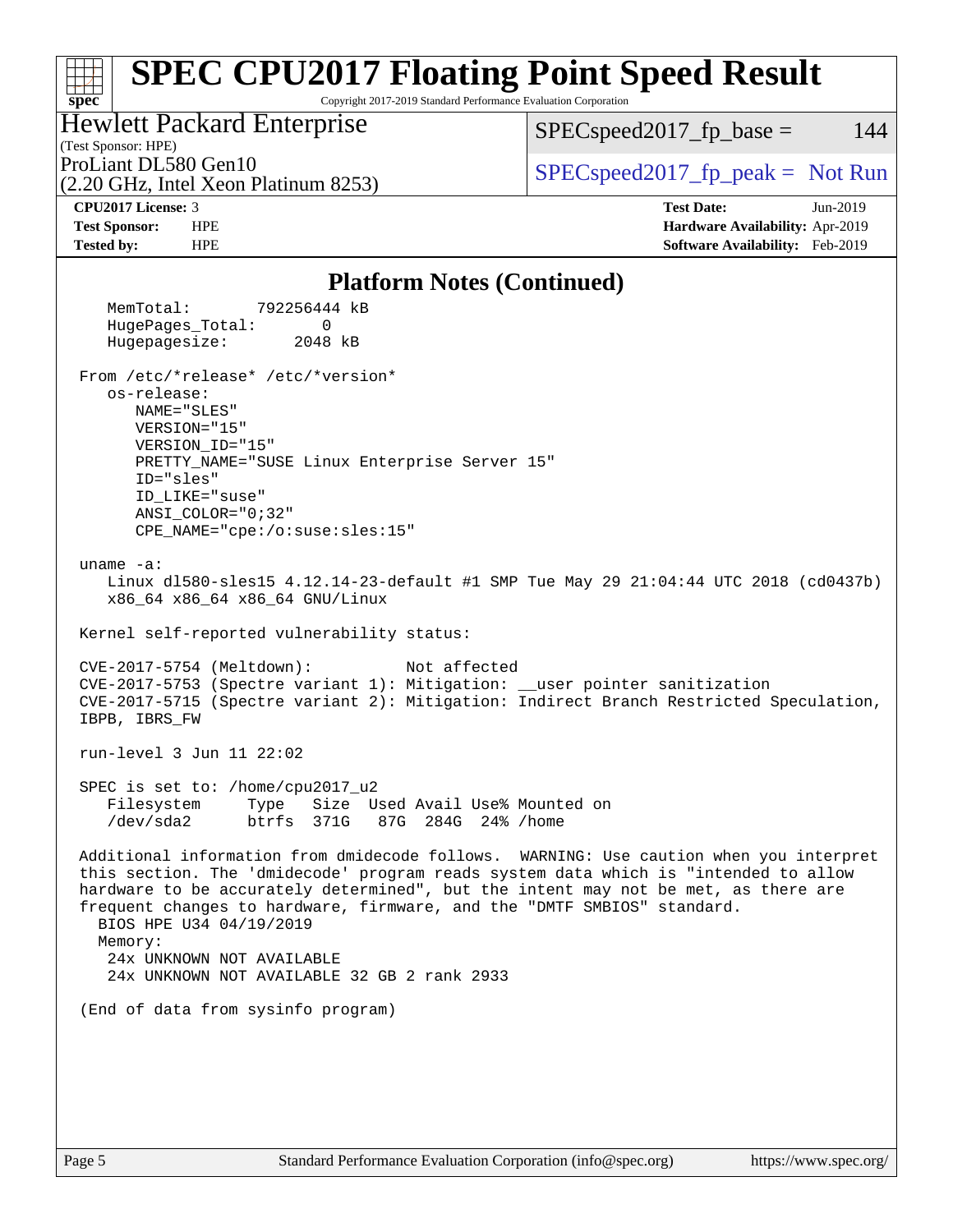Copyright 2017-2019 Standard Performance Evaluation Corporation

|  | <b>Hewlett Packard Enterprise</b> |  |
|--|-----------------------------------|--|
|  |                                   |  |

 $SPEC speed2017_fp\_base = 144$ 

(Test Sponsor: HPE)

(2.20 GHz, Intel Xeon Platinum 8253)

ProLiant DL580 Gen10<br>  $\begin{array}{c|c}\n\text{SPEC speed2017\_fp\_peak} = \text{Not Run} \\
\hline\n\end{array}$ 

**[spec](http://www.spec.org/)**

**[CPU2017 License:](http://www.spec.org/auto/cpu2017/Docs/result-fields.html#CPU2017License)** 3 **[Test Date:](http://www.spec.org/auto/cpu2017/Docs/result-fields.html#TestDate)** Jun-2019 **[Test Sponsor:](http://www.spec.org/auto/cpu2017/Docs/result-fields.html#TestSponsor)** HPE **[Hardware Availability:](http://www.spec.org/auto/cpu2017/Docs/result-fields.html#HardwareAvailability)** Apr-2019 **[Tested by:](http://www.spec.org/auto/cpu2017/Docs/result-fields.html#Testedby)** HPE **[Software Availability:](http://www.spec.org/auto/cpu2017/Docs/result-fields.html#SoftwareAvailability)** Feb-2019

### **[Compiler Version Notes](http://www.spec.org/auto/cpu2017/Docs/result-fields.html#CompilerVersionNotes)**

| $CC$ 619.1bm_s(base) 638.imagick_s(base) 644.nab_s(base)                                                                                                                                 |
|------------------------------------------------------------------------------------------------------------------------------------------------------------------------------------------|
| Intel(R) C Intel(R) 64 Compiler for applications running on Intel(R) 64,<br>Version 19.0.2.187 Build 20190117                                                                            |
| Copyright (C) 1985-2019 Intel Corporation. All rights reserved.<br>________________________________                                                                                      |
|                                                                                                                                                                                          |
| FC 607.cactuBSSN_s(base)                                                                                                                                                                 |
| Intel(R) C++ Intel(R) 64 Compiler for applications running on Intel(R) 64,<br>Version 19.0.2.187 Build 20190117                                                                          |
| Copyright (C) 1985-2019 Intel Corporation. All rights reserved.<br>Intel(R) C Intel(R) 64 Compiler for applications running on Intel(R) 64,<br>Version 19.0.2.187 Build 20190117         |
| Copyright (C) 1985-2019 Intel Corporation. All rights reserved.<br>$Intel(R)$ Fortran Intel(R) 64 Compiler for applications running on Intel(R)<br>64, Version 19.0.2.187 Build 20190117 |
| Copyright (C) 1985-2019 Intel Corporation. All rights reserved.                                                                                                                          |
|                                                                                                                                                                                          |
| $FC$ 603.bwaves_s(base) 649.fotonik3d_s(base) 654.roms_s(base)                                                                                                                           |
| Intel(R) Fortran Intel(R) 64 Compiler for applications running on Intel(R)<br>64, Version 19.0.2.187 Build 20190117                                                                      |
| Copyright (C) 1985-2019 Intel Corporation. All rights reserved.                                                                                                                          |
|                                                                                                                                                                                          |
| $CC$ 621.wrf_s(base) 627.cam4_s(base) 628.pop2_s(base)                                                                                                                                   |
| $Intel(R)$ Fortran Intel(R) 64 Compiler for applications running on Intel(R)<br>64, Version 19.0.2.187 Build 20190117                                                                    |
| Copyright (C) 1985-2019 Intel Corporation. All rights reserved.<br>Intel(R) C Intel(R) 64 Compiler for applications running on Intel(R) 64,<br>Version 19.0.2.187 Build 20190117         |
| Copyright (C) 1985-2019 Intel Corporation. All rights reserved.                                                                                                                          |
|                                                                                                                                                                                          |

## **[Base Compiler Invocation](http://www.spec.org/auto/cpu2017/Docs/result-fields.html#BaseCompilerInvocation)**

[C benchmarks](http://www.spec.org/auto/cpu2017/Docs/result-fields.html#Cbenchmarks):

[icc -m64 -std=c11](http://www.spec.org/cpu2017/results/res2019q3/cpu2017-20190625-15780.flags.html#user_CCbase_intel_icc_64bit_c11_33ee0cdaae7deeeab2a9725423ba97205ce30f63b9926c2519791662299b76a0318f32ddfffdc46587804de3178b4f9328c46fa7c2b0cd779d7a61945c91cd35)

**(Continued on next page)**

Page 6 Standard Performance Evaluation Corporation [\(info@spec.org\)](mailto:info@spec.org) <https://www.spec.org/>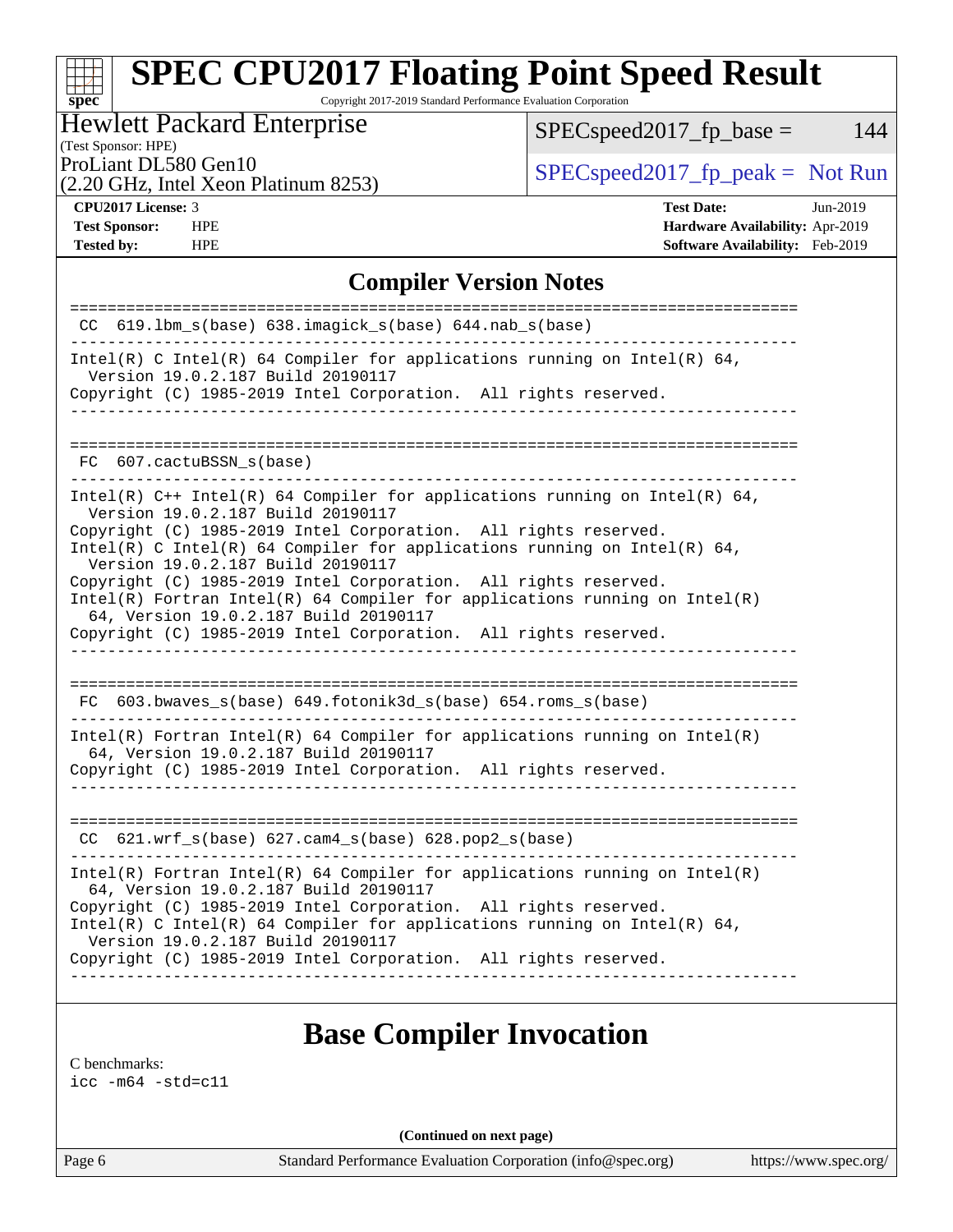Copyright 2017-2019 Standard Performance Evaluation Corporation

## Hewlett Packard Enterprise

(Test Sponsor: HPE)

 $SPEC speed2017_fp\_base = 144$ 

(2.20 GHz, Intel Xeon Platinum 8253) ProLiant DL580 Gen10  $SPEC speed2017$  [p\_peak = Not Run

**[spec](http://www.spec.org/)**

**[CPU2017 License:](http://www.spec.org/auto/cpu2017/Docs/result-fields.html#CPU2017License)** 3 **[Test Date:](http://www.spec.org/auto/cpu2017/Docs/result-fields.html#TestDate)** Jun-2019 **[Test Sponsor:](http://www.spec.org/auto/cpu2017/Docs/result-fields.html#TestSponsor)** HPE **[Hardware Availability:](http://www.spec.org/auto/cpu2017/Docs/result-fields.html#HardwareAvailability)** Apr-2019 **[Tested by:](http://www.spec.org/auto/cpu2017/Docs/result-fields.html#Testedby)** HPE **[Software Availability:](http://www.spec.org/auto/cpu2017/Docs/result-fields.html#SoftwareAvailability)** Feb-2019

## **[Base Compiler Invocation \(Continued\)](http://www.spec.org/auto/cpu2017/Docs/result-fields.html#BaseCompilerInvocation)**

[Fortran benchmarks](http://www.spec.org/auto/cpu2017/Docs/result-fields.html#Fortranbenchmarks):

[ifort -m64](http://www.spec.org/cpu2017/results/res2019q3/cpu2017-20190625-15780.flags.html#user_FCbase_intel_ifort_64bit_24f2bb282fbaeffd6157abe4f878425411749daecae9a33200eee2bee2fe76f3b89351d69a8130dd5949958ce389cf37ff59a95e7a40d588e8d3a57e0c3fd751)

[Benchmarks using both Fortran and C](http://www.spec.org/auto/cpu2017/Docs/result-fields.html#BenchmarksusingbothFortranandC): [ifort -m64](http://www.spec.org/cpu2017/results/res2019q3/cpu2017-20190625-15780.flags.html#user_CC_FCbase_intel_ifort_64bit_24f2bb282fbaeffd6157abe4f878425411749daecae9a33200eee2bee2fe76f3b89351d69a8130dd5949958ce389cf37ff59a95e7a40d588e8d3a57e0c3fd751) [icc -m64 -std=c11](http://www.spec.org/cpu2017/results/res2019q3/cpu2017-20190625-15780.flags.html#user_CC_FCbase_intel_icc_64bit_c11_33ee0cdaae7deeeab2a9725423ba97205ce30f63b9926c2519791662299b76a0318f32ddfffdc46587804de3178b4f9328c46fa7c2b0cd779d7a61945c91cd35)

[Benchmarks using Fortran, C, and C++:](http://www.spec.org/auto/cpu2017/Docs/result-fields.html#BenchmarksusingFortranCandCXX) [icpc -m64](http://www.spec.org/cpu2017/results/res2019q3/cpu2017-20190625-15780.flags.html#user_CC_CXX_FCbase_intel_icpc_64bit_4ecb2543ae3f1412ef961e0650ca070fec7b7afdcd6ed48761b84423119d1bf6bdf5cad15b44d48e7256388bc77273b966e5eb805aefd121eb22e9299b2ec9d9) [icc -m64 -std=c11](http://www.spec.org/cpu2017/results/res2019q3/cpu2017-20190625-15780.flags.html#user_CC_CXX_FCbase_intel_icc_64bit_c11_33ee0cdaae7deeeab2a9725423ba97205ce30f63b9926c2519791662299b76a0318f32ddfffdc46587804de3178b4f9328c46fa7c2b0cd779d7a61945c91cd35) [ifort -m64](http://www.spec.org/cpu2017/results/res2019q3/cpu2017-20190625-15780.flags.html#user_CC_CXX_FCbase_intel_ifort_64bit_24f2bb282fbaeffd6157abe4f878425411749daecae9a33200eee2bee2fe76f3b89351d69a8130dd5949958ce389cf37ff59a95e7a40d588e8d3a57e0c3fd751)

## **[Base Portability Flags](http://www.spec.org/auto/cpu2017/Docs/result-fields.html#BasePortabilityFlags)**

 603.bwaves\_s: [-DSPEC\\_LP64](http://www.spec.org/cpu2017/results/res2019q3/cpu2017-20190625-15780.flags.html#suite_basePORTABILITY603_bwaves_s_DSPEC_LP64) 607.cactuBSSN\_s: [-DSPEC\\_LP64](http://www.spec.org/cpu2017/results/res2019q3/cpu2017-20190625-15780.flags.html#suite_basePORTABILITY607_cactuBSSN_s_DSPEC_LP64) 619.lbm\_s: [-DSPEC\\_LP64](http://www.spec.org/cpu2017/results/res2019q3/cpu2017-20190625-15780.flags.html#suite_basePORTABILITY619_lbm_s_DSPEC_LP64) 621.wrf\_s: [-DSPEC\\_LP64](http://www.spec.org/cpu2017/results/res2019q3/cpu2017-20190625-15780.flags.html#suite_basePORTABILITY621_wrf_s_DSPEC_LP64) [-DSPEC\\_CASE\\_FLAG](http://www.spec.org/cpu2017/results/res2019q3/cpu2017-20190625-15780.flags.html#b621.wrf_s_baseCPORTABILITY_DSPEC_CASE_FLAG) [-convert big\\_endian](http://www.spec.org/cpu2017/results/res2019q3/cpu2017-20190625-15780.flags.html#user_baseFPORTABILITY621_wrf_s_convert_big_endian_c3194028bc08c63ac5d04de18c48ce6d347e4e562e8892b8bdbdc0214820426deb8554edfa529a3fb25a586e65a3d812c835984020483e7e73212c4d31a38223) 627.cam4\_s: [-DSPEC\\_LP64](http://www.spec.org/cpu2017/results/res2019q3/cpu2017-20190625-15780.flags.html#suite_basePORTABILITY627_cam4_s_DSPEC_LP64) [-DSPEC\\_CASE\\_FLAG](http://www.spec.org/cpu2017/results/res2019q3/cpu2017-20190625-15780.flags.html#b627.cam4_s_baseCPORTABILITY_DSPEC_CASE_FLAG) 628.pop2\_s: [-DSPEC\\_LP64](http://www.spec.org/cpu2017/results/res2019q3/cpu2017-20190625-15780.flags.html#suite_basePORTABILITY628_pop2_s_DSPEC_LP64) [-DSPEC\\_CASE\\_FLAG](http://www.spec.org/cpu2017/results/res2019q3/cpu2017-20190625-15780.flags.html#b628.pop2_s_baseCPORTABILITY_DSPEC_CASE_FLAG) [-convert big\\_endian](http://www.spec.org/cpu2017/results/res2019q3/cpu2017-20190625-15780.flags.html#user_baseFPORTABILITY628_pop2_s_convert_big_endian_c3194028bc08c63ac5d04de18c48ce6d347e4e562e8892b8bdbdc0214820426deb8554edfa529a3fb25a586e65a3d812c835984020483e7e73212c4d31a38223) [-assume byterecl](http://www.spec.org/cpu2017/results/res2019q3/cpu2017-20190625-15780.flags.html#user_baseFPORTABILITY628_pop2_s_assume_byterecl_7e47d18b9513cf18525430bbf0f2177aa9bf368bc7a059c09b2c06a34b53bd3447c950d3f8d6c70e3faf3a05c8557d66a5798b567902e8849adc142926523472) 638.imagick\_s: [-DSPEC\\_LP64](http://www.spec.org/cpu2017/results/res2019q3/cpu2017-20190625-15780.flags.html#suite_basePORTABILITY638_imagick_s_DSPEC_LP64) 644.nab\_s: [-DSPEC\\_LP64](http://www.spec.org/cpu2017/results/res2019q3/cpu2017-20190625-15780.flags.html#suite_basePORTABILITY644_nab_s_DSPEC_LP64) 649.fotonik3d\_s: [-DSPEC\\_LP64](http://www.spec.org/cpu2017/results/res2019q3/cpu2017-20190625-15780.flags.html#suite_basePORTABILITY649_fotonik3d_s_DSPEC_LP64) 654.roms\_s: [-DSPEC\\_LP64](http://www.spec.org/cpu2017/results/res2019q3/cpu2017-20190625-15780.flags.html#suite_basePORTABILITY654_roms_s_DSPEC_LP64)

## **[Base Optimization Flags](http://www.spec.org/auto/cpu2017/Docs/result-fields.html#BaseOptimizationFlags)**

[C benchmarks](http://www.spec.org/auto/cpu2017/Docs/result-fields.html#Cbenchmarks):

[-xCORE-AVX512](http://www.spec.org/cpu2017/results/res2019q3/cpu2017-20190625-15780.flags.html#user_CCbase_f-xCORE-AVX512) [-ipo](http://www.spec.org/cpu2017/results/res2019q3/cpu2017-20190625-15780.flags.html#user_CCbase_f-ipo) [-O3](http://www.spec.org/cpu2017/results/res2019q3/cpu2017-20190625-15780.flags.html#user_CCbase_f-O3) [-no-prec-div](http://www.spec.org/cpu2017/results/res2019q3/cpu2017-20190625-15780.flags.html#user_CCbase_f-no-prec-div) [-qopt-prefetch](http://www.spec.org/cpu2017/results/res2019q3/cpu2017-20190625-15780.flags.html#user_CCbase_f-qopt-prefetch) [-ffinite-math-only](http://www.spec.org/cpu2017/results/res2019q3/cpu2017-20190625-15780.flags.html#user_CCbase_f_finite_math_only_cb91587bd2077682c4b38af759c288ed7c732db004271a9512da14a4f8007909a5f1427ecbf1a0fb78ff2a814402c6114ac565ca162485bbcae155b5e4258871) [-qopt-mem-layout-trans=4](http://www.spec.org/cpu2017/results/res2019q3/cpu2017-20190625-15780.flags.html#user_CCbase_f-qopt-mem-layout-trans_fa39e755916c150a61361b7846f310bcdf6f04e385ef281cadf3647acec3f0ae266d1a1d22d972a7087a248fd4e6ca390a3634700869573d231a252c784941a8) [-qopenmp](http://www.spec.org/cpu2017/results/res2019q3/cpu2017-20190625-15780.flags.html#user_CCbase_qopenmp_16be0c44f24f464004c6784a7acb94aca937f053568ce72f94b139a11c7c168634a55f6653758ddd83bcf7b8463e8028bb0b48b77bcddc6b78d5d95bb1df2967) [-DSPEC\\_OPENMP](http://www.spec.org/cpu2017/results/res2019q3/cpu2017-20190625-15780.flags.html#suite_CCbase_DSPEC_OPENMP) [-qopt-prefetch-issue-excl-hint](http://www.spec.org/cpu2017/results/res2019q3/cpu2017-20190625-15780.flags.html#user_CCbase_f-qopt-prefetch-issue-excl-hint) [-ansi-alias](http://www.spec.org/cpu2017/results/res2019q3/cpu2017-20190625-15780.flags.html#user_CCbase_f-ansi-alias) [-complex-limited-range](http://www.spec.org/cpu2017/results/res2019q3/cpu2017-20190625-15780.flags.html#user_CCbase_f-complex-limited-range)

[Fortran benchmarks](http://www.spec.org/auto/cpu2017/Docs/result-fields.html#Fortranbenchmarks):

[-DSPEC\\_OPENMP](http://www.spec.org/cpu2017/results/res2019q3/cpu2017-20190625-15780.flags.html#suite_FCbase_DSPEC_OPENMP) [-xCORE-AVX512](http://www.spec.org/cpu2017/results/res2019q3/cpu2017-20190625-15780.flags.html#user_FCbase_f-xCORE-AVX512) [-ipo](http://www.spec.org/cpu2017/results/res2019q3/cpu2017-20190625-15780.flags.html#user_FCbase_f-ipo) [-O3](http://www.spec.org/cpu2017/results/res2019q3/cpu2017-20190625-15780.flags.html#user_FCbase_f-O3) [-no-prec-div](http://www.spec.org/cpu2017/results/res2019q3/cpu2017-20190625-15780.flags.html#user_FCbase_f-no-prec-div) [-qopt-prefetch](http://www.spec.org/cpu2017/results/res2019q3/cpu2017-20190625-15780.flags.html#user_FCbase_f-qopt-prefetch) [-ffinite-math-only](http://www.spec.org/cpu2017/results/res2019q3/cpu2017-20190625-15780.flags.html#user_FCbase_f_finite_math_only_cb91587bd2077682c4b38af759c288ed7c732db004271a9512da14a4f8007909a5f1427ecbf1a0fb78ff2a814402c6114ac565ca162485bbcae155b5e4258871) [-qopt-mem-layout-trans=4](http://www.spec.org/cpu2017/results/res2019q3/cpu2017-20190625-15780.flags.html#user_FCbase_f-qopt-mem-layout-trans_fa39e755916c150a61361b7846f310bcdf6f04e385ef281cadf3647acec3f0ae266d1a1d22d972a7087a248fd4e6ca390a3634700869573d231a252c784941a8) [-qopenmp](http://www.spec.org/cpu2017/results/res2019q3/cpu2017-20190625-15780.flags.html#user_FCbase_qopenmp_16be0c44f24f464004c6784a7acb94aca937f053568ce72f94b139a11c7c168634a55f6653758ddd83bcf7b8463e8028bb0b48b77bcddc6b78d5d95bb1df2967) [-qopt-prefetch-issue-excl-hint](http://www.spec.org/cpu2017/results/res2019q3/cpu2017-20190625-15780.flags.html#user_FCbase_f-qopt-prefetch-issue-excl-hint) [-ansi-alias](http://www.spec.org/cpu2017/results/res2019q3/cpu2017-20190625-15780.flags.html#user_FCbase_f-ansi-alias) [-complex-limited-range](http://www.spec.org/cpu2017/results/res2019q3/cpu2017-20190625-15780.flags.html#user_FCbase_f-complex-limited-range) [-nostandard-realloc-lhs](http://www.spec.org/cpu2017/results/res2019q3/cpu2017-20190625-15780.flags.html#user_FCbase_f_2003_std_realloc_82b4557e90729c0f113870c07e44d33d6f5a304b4f63d4c15d2d0f1fab99f5daaed73bdb9275d9ae411527f28b936061aa8b9c8f2d63842963b95c9dd6426b8a)

[Benchmarks using both Fortran and C](http://www.spec.org/auto/cpu2017/Docs/result-fields.html#BenchmarksusingbothFortranandC):

```
-xCORE-AVX512 -ipo -O3 -no-prec-div -qopt-prefetch
-ffinite-math-only -qopt-mem-layout-trans=4 -qopenmp -DSPEC_OPENMP
-qopt-prefetch-issue-excl-hint -ansi-alias -complex-limited-range
-nostandard-realloc-lhs
```
**(Continued on next page)**